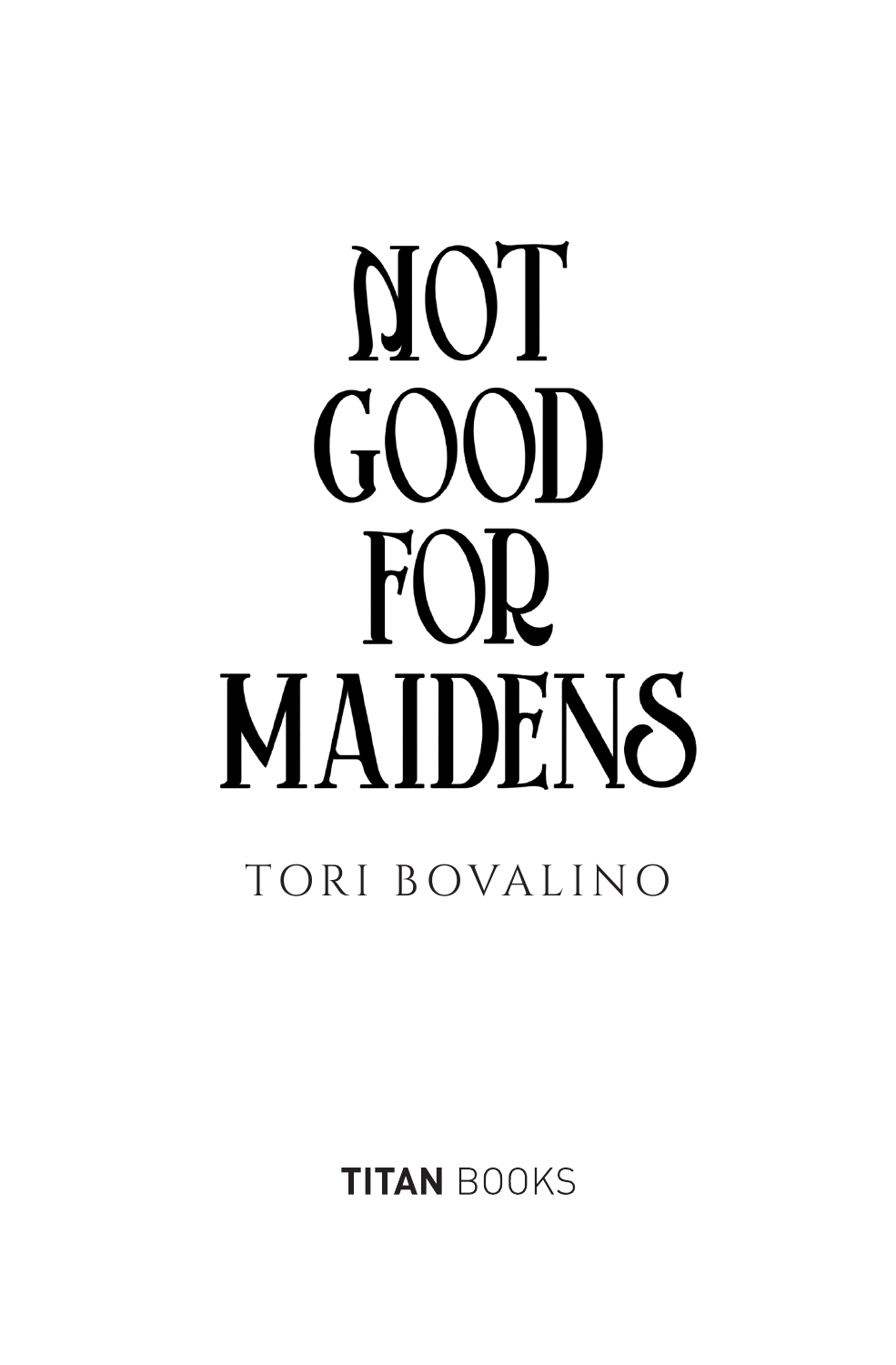## $\epsilon$ PART 1  $rac{3}{2}$

### COME BUY, COME BUY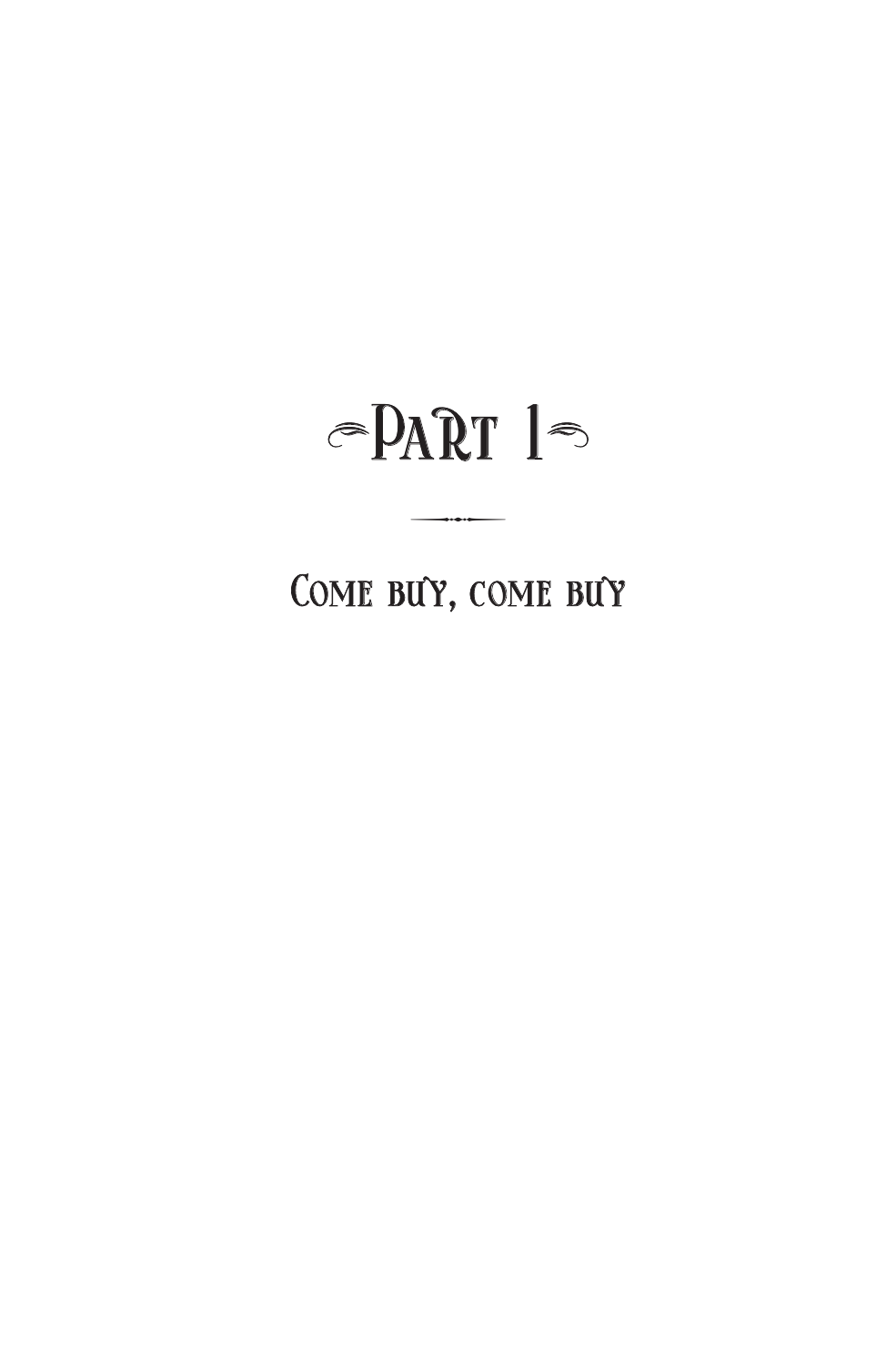



"O, where are you going?" "To Scarborough fair," Parsley, sage, rosemary, and thyme; "Remember me to a lass who lives there, For once she was a true love of mine."

—"SCARBOROUGH FAIR," TRADITIONAL ENGLISH BALLAD

"Lie close," Laura said, Pricking up her golden head: "We must not look at goblin men, We must not buy their fruits: Who knows upon what soil they fed Their hungry thirsty roots?" "Come buy," call the goblins Hobbling down the glen. "Oh," cried Lizzie, "Laura, Laura, You should not peep at goblin men."

-"GOBLIN MARKET," CHRISTINA ROSSETTI



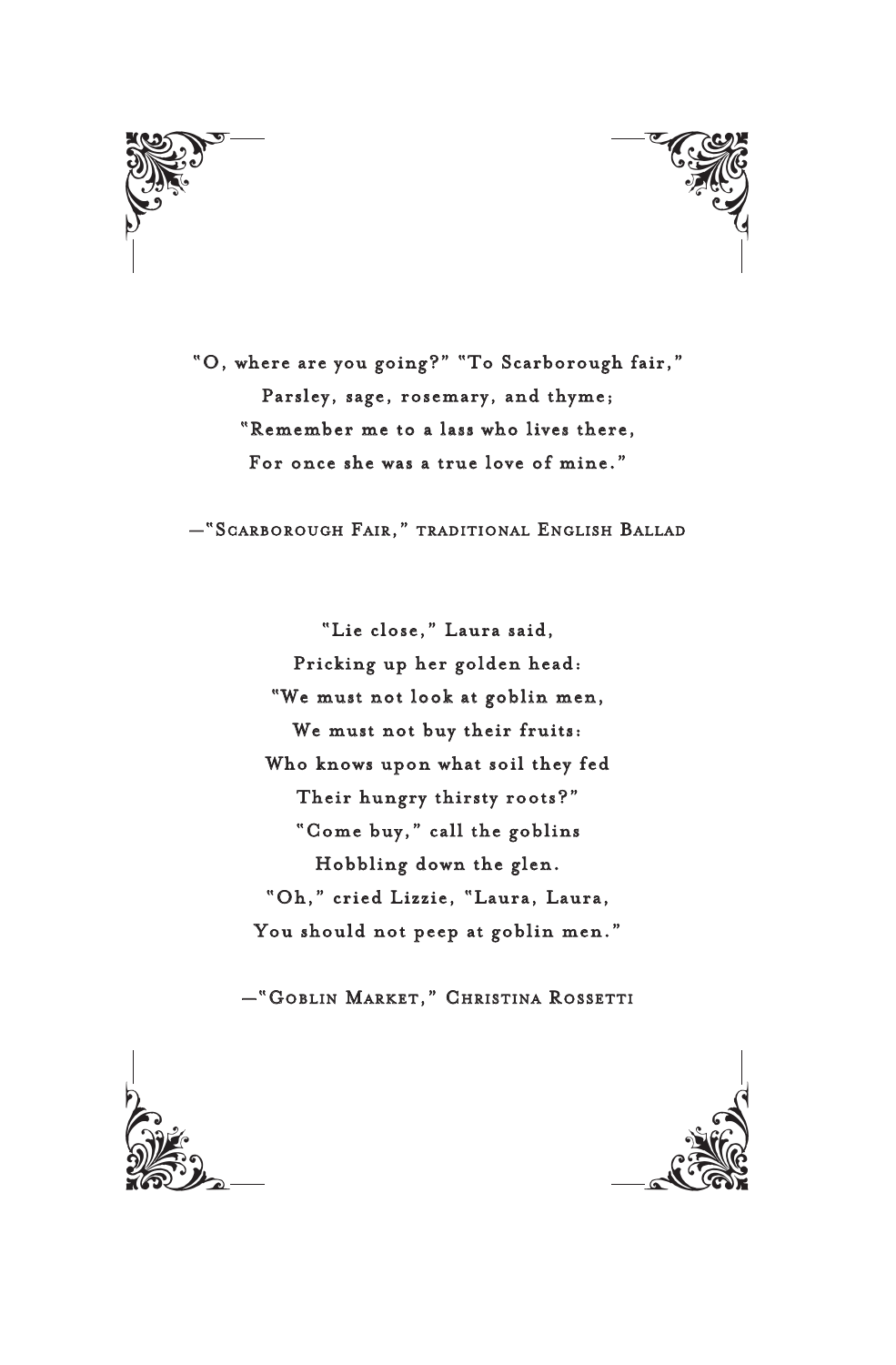#### prologue

May



*Boston, Eighteen Years Earlier*

 $\mathbf{M}$  ay had ways of coping.<br>She ate. That was an improvement. She ate, and sipped the water that Laura kept pushing toward her. She looked out the window of the brownstone, watching the people down below. She kept looking for the city walls, but of course, they weren't there. The walls, the people, the market—they were all a world away.

May coped, and she slept, and she ate. She held her tongue until her voice was rusty in her mouth, until her vowels were unfamiliar and her accent heavy against Dad's. But silence was better than screaming, and if she opened her mouth, May was not sure what would come out.

She smiled when their father brought a new candy every day from the shop on the corner, presenting them with an endless rotation of American snacks that turned her stomach. She let Laura fret over her because it hinted at forgiveness awarded or forthcoming, even though it tugged at that deep guilt May couldn't shake.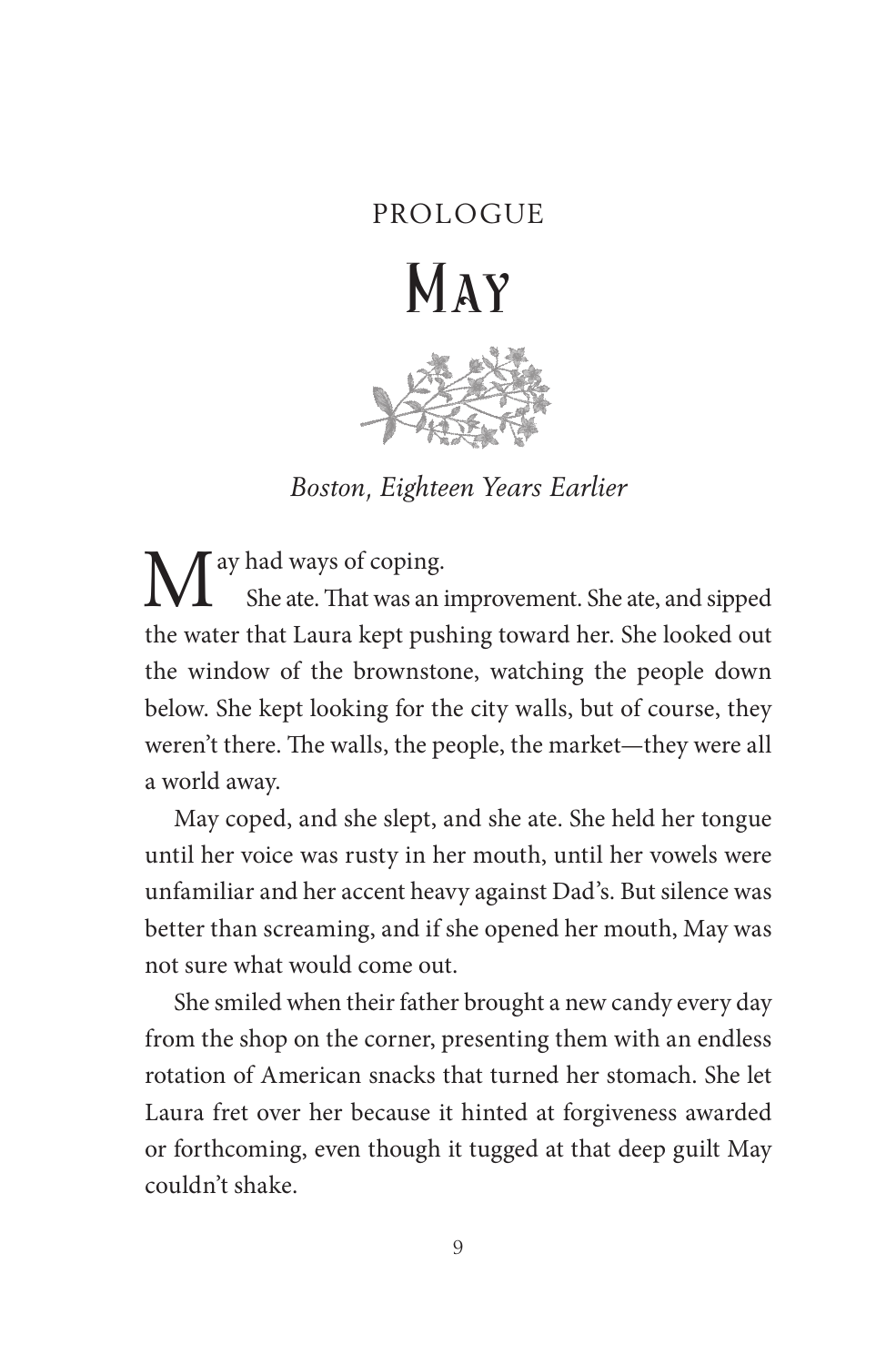When she was alone—which was rare, with Laura's fretting she hummed to herself. She knew the songs, all of them, by heart. Backwards and forwards and all the way around.

*Are you going to Scarborough Fair?*

*No,* May thought, staring down at the street as their father rounded the corner with a shopping bag hanging from one hand. *No, I've been to Scarborough Fair, and I'd not like to return.*

Sometimes, in the moments May forgot about it all, she woke up searching for something within herself she'd lost, only to realize all over again that it was gone.

Thirty-two days after they arrived, Laura knocked softly at May's door. "Are you in there?"

"Yes," May said. Where else would she be?

Laura came in. She was wearing a dress, green, that she didn't have in York. She must've bought it here, but May couldn't remember her leaving to get it. Perhaps she'd gone when May was sleeping. Laura looked better now. Less thin, less tired.

"I'm going out tonight," she said, nudging a fallen silk scarf on the floor with one foot. May had gotten it in Leeds four years before.

In their past life, in the times before, this would've been an enticing bit of information. May felt it tugging in her mind, that spark of something that would've interested her. It only lasted a moment in the current fog of her brain, the dimmest of embers in a pile of ashes.

But it was a fog she didn't like Laura to see. "Oh?" May said, remembering that she had to say something.

Laura nodded. "With a boy. He works at that bookshop on Newbury."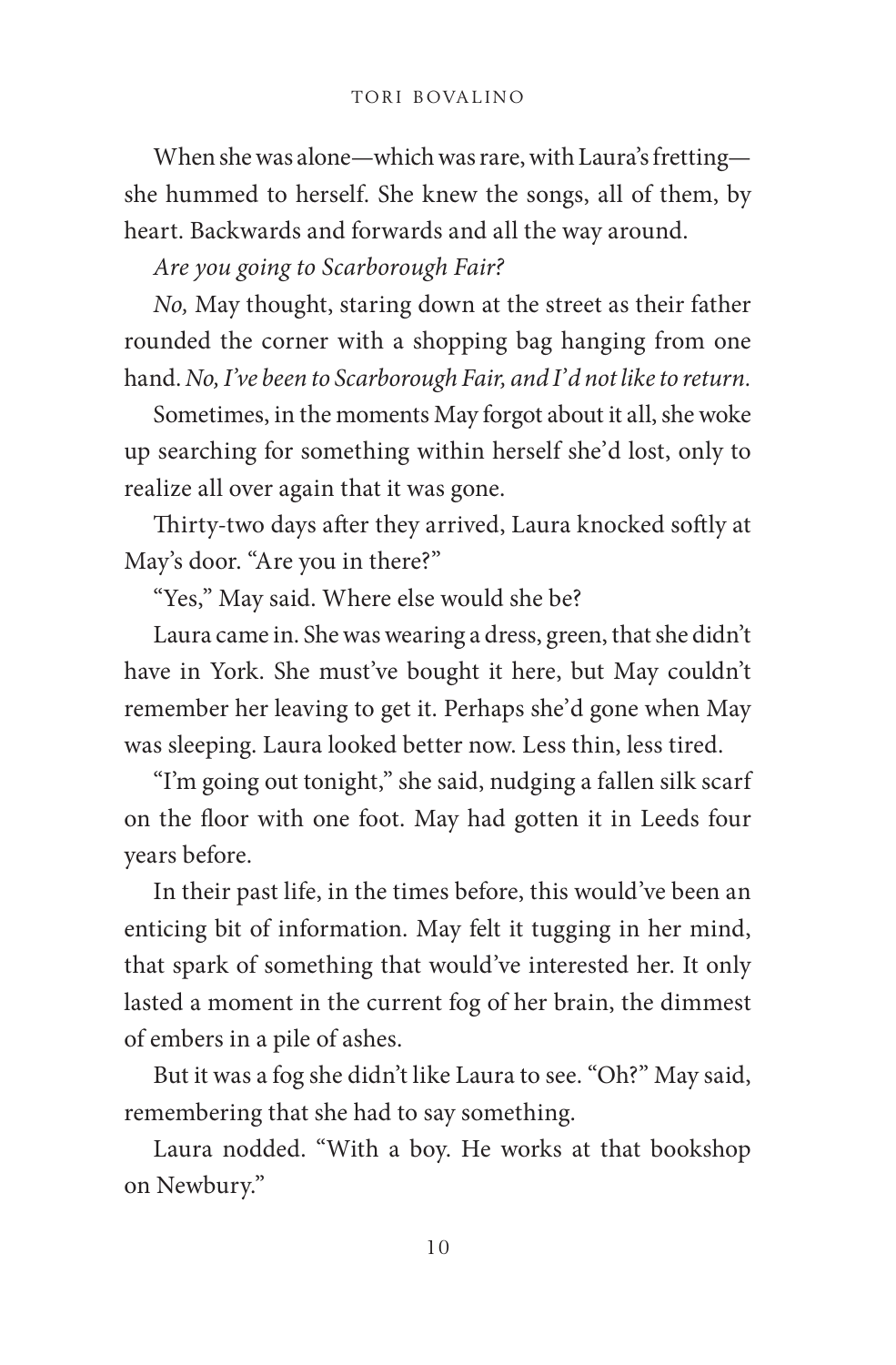There was a pause, a pause May was probably supposed to fill. She stared at Laura blankly. Maybe she was meant to ask his name. May had never been to the bookstore on Newbury— Laura had invited her, but May didn't like to leave. She felt the age of the city pressing against her skin. Not York old, not by a longshot, but the closest this country had.

All she could think was: *Don't stay too late, don't seek the market, you don't know if there's a market.* 

Laura's smile faded. May had failed, she knew. She should've pretended, should've asked something. Anything.

"Are you okay with me going?" Laura asked. "I can stay."

Stay here, in her green dress, with Dad and his questions and haunted May? Stay here when she wanted to go, after she'd sacrificed everything for May? It would be a travesty, probably, to keep Laura inside. No matter how much she wanted to ask her to stay. No matter how much the idea of a house without Laura scared her.

She dreamt of her sometimes, in the haze of the market: Laura, brave and valiant. Standing tall, stained with the juice of cherries and shining with sweat, blood leaking out of a gash across one arm. Laura, always the stronger sister, always with the greater will; Laura, come to save her yet again.

Laura, who had given up the entire world for May.

"You go," May said. She tried on a smile, but her teeth felt dry and the corners of her mouth cracked and Laura looked even more wary. "Go and have fun." She turned back to the window so she didn't have to watch Laura leave.

Coping was an odd thing, May thought, as she watched Laura flit out onto the street in her green dress, into the arms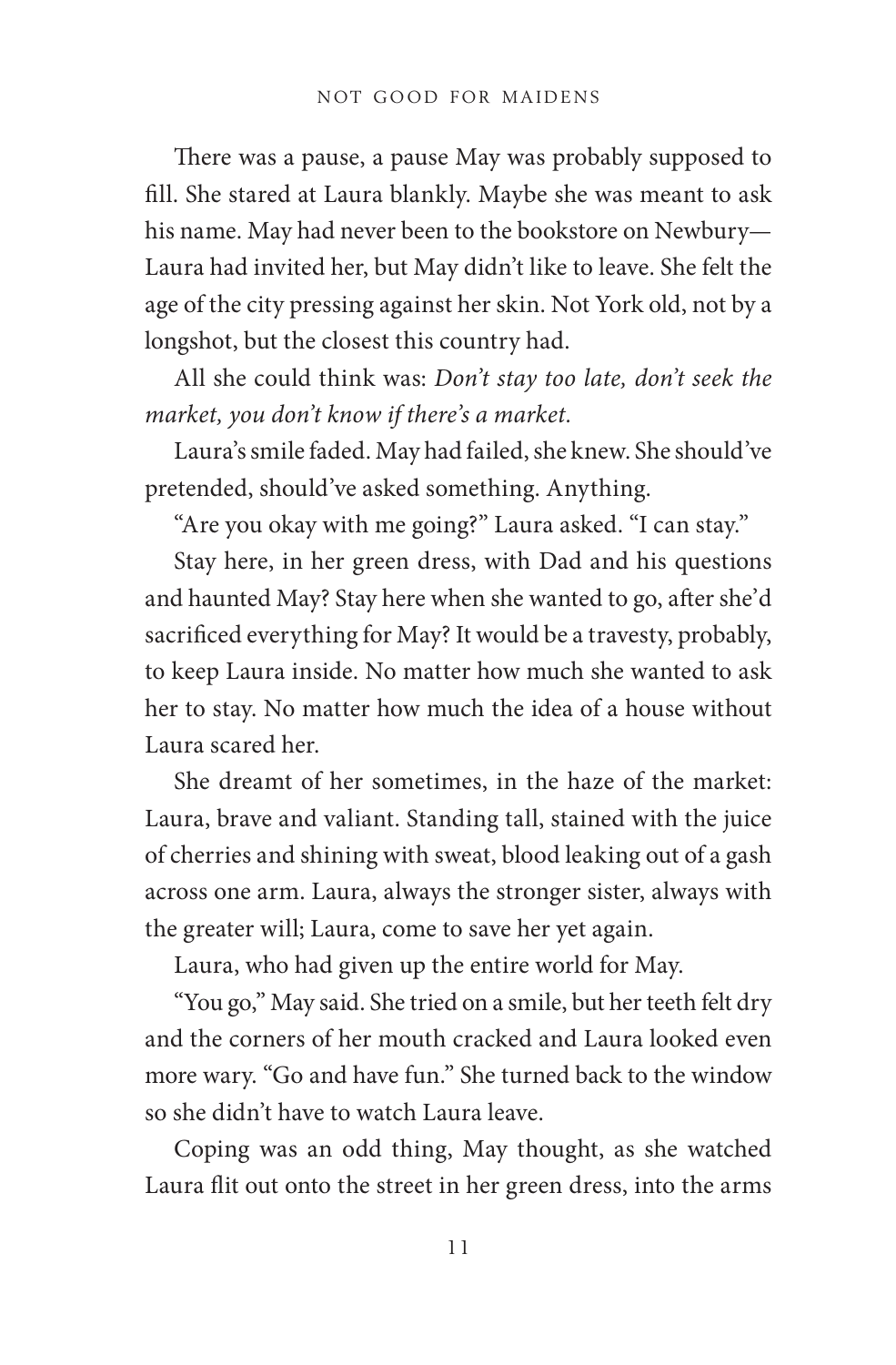of a kind-looking brown-haired boy with a mediocre silver car. Coping was pretending to listen to Dad as he chatted over dinner and nodding in the appropriate places, and returning to her room and the window seat as soon as she was able. Coping was watching the people on the street but not seeing them, not really processing, because she was trying too hard to see the horns and warts and pale green skin glamoured to look human; not thinking of the magic she'd lost or how Laura must resent her. It was not running through the spells that were once so familiar to her she practiced them in her sleep, not calling Mum every day to see what she was missing, what she'd given up, what she'd thrown away because of May's mistakes.

Coping was not thinking about the market, not thinking about the market, not thinking about anything other than the market.

When May slept, it felt less like she was slipping from consciousness and more like she was falling out of present time, back to somewhere else.

Well, not just anywhere else. Most times, her mind went back to the beginning. To York, her home, where the pavement smelled like rain and fog, where she knew the streets by heart. She closed her eyes and imagined standing in the shadow of the Minster with a girl by her side, unbloodied. In her imaginings, she and Eitra walked the velvet night, through misty rain and clear darkness, fingers entwined.

In her imaginings, Eitra did not die. May had that thrill of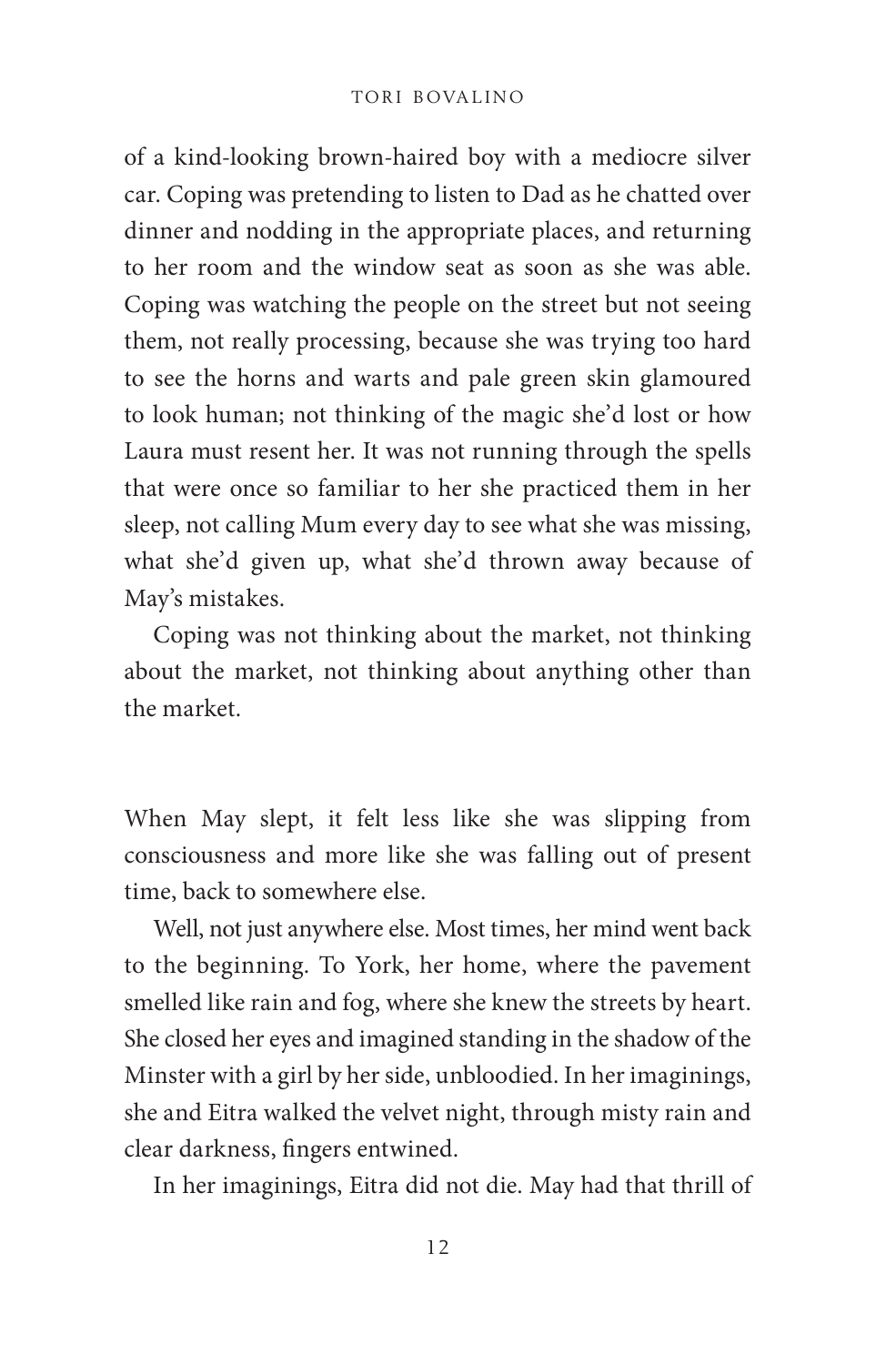magic back, even if she could not use it. They were home, home, home, in the place where May could not return.

But in the end, May opened her eyes, like always. In the end, she was always banished, always alone, and Eitra was always dead.

An indeterminate amount of time later, long past dark, May watched the silver car pull back up to the curb. The boy got out, went around, and opened Laura's door. They kissed on the street outside.

May tasted a rush of goblin blood in her mouth.

She swallowed it down.

Minutes later, the door opened and shut, and Laura came in silently to sit on her bed. Her cheeks were flushed and her hair askew, and there was no point telling her that the buttons of her dress were not done correctly.

It was a detail she noticed, May realized, despite the fog.

"You look like you haven't moved," Laura said.

May shrugged.

Laura sighed, slipped off her shoes, and shimmied out of her dress. She pulled the pins from her hair and grabbed a spare shirt from May's drawer.

"Come to bed," Laura said.

May nodded. She slipped under the sheets, still in her jean shorts and tank top that Laura made her put on that morning. Laura smelled of cigarette smoke and lipstick, but it was okay. In a way, it was the first time she'd smelled normal since . . . since before.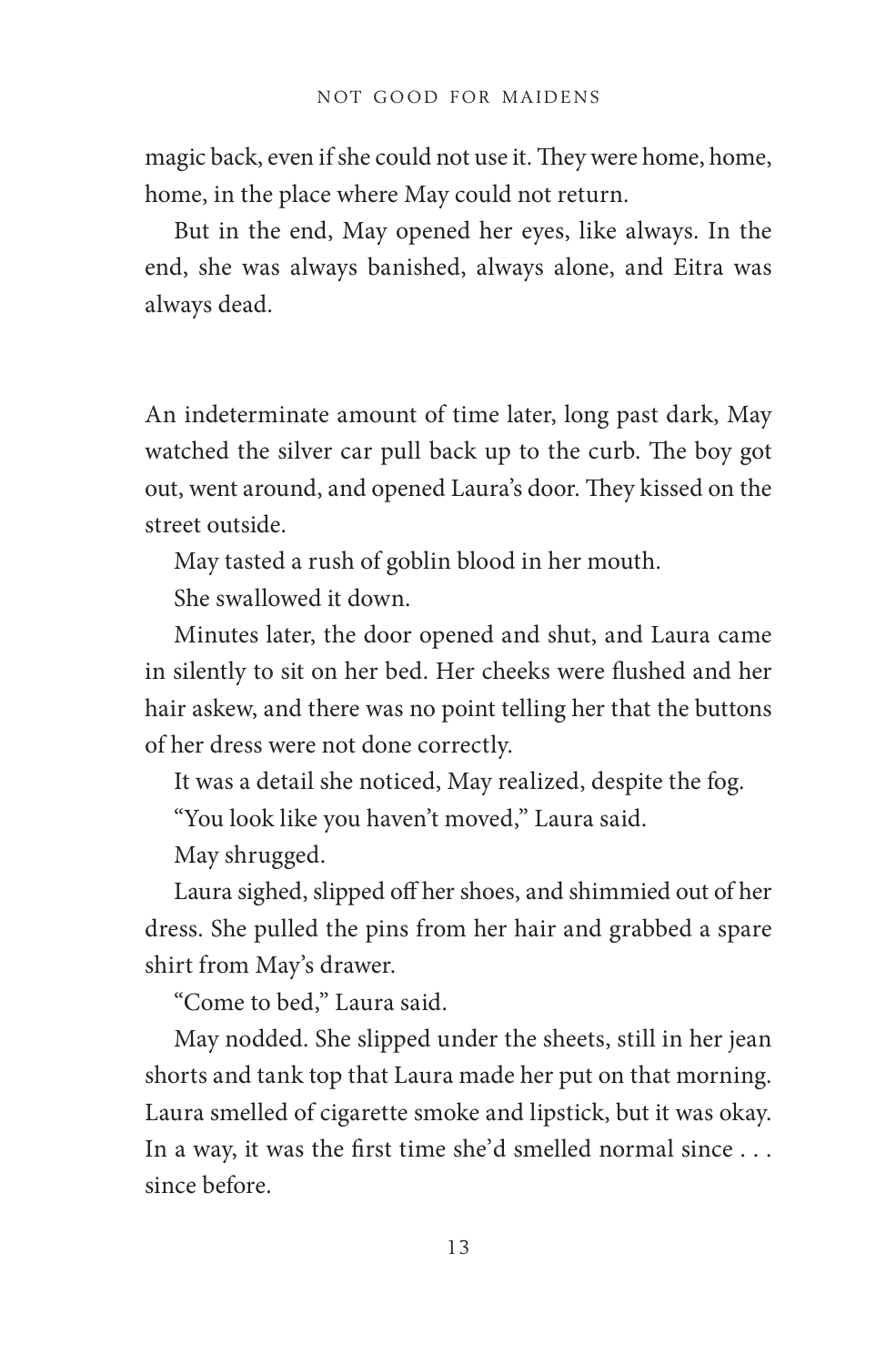Laura ran her fingers through May's hair, combing through the tangles. "You're here," she murmured. "You're safe. You'll never go again, May. Do you hear me? You'll never go to the market again."

May bit her lip. Because, though she was an ocean away from the market, though she may never see the walls again in her life, she knew the truth. She was a part of the market. Some part of her would always be there. Some part would never leave as her blood clung to Eitra's skin, as they decayed into flowers and moss together. Maybe, in her time away, some part of her had become the goblin's property, even if Laura had gotten her out.

When she closed her eyes every night, she fell into the same nightmare of the goblins grabbing Eitra's arms and legs and holding her down, pushing her into the grass of the park as she struggled against them. In her dream, May never closed her eyes fast enough, or perhaps she forced herself to watch.

Maybe she watched because she hadn't in real life, when it had really happened. She'd only heard the snick of the knife, had only imagined the hot splash of Eitra's blood, and heard her sharp scream cut off.

But in her nightmares, her eyes were open. In her nightmares, every night at the witching hour, May watched Eitra die all over again.

She'd never left the market. She'd never leave the market. And when it was time, when it came again, the market would take her back.

That was the truth of coping: it was just delaying the inevitable.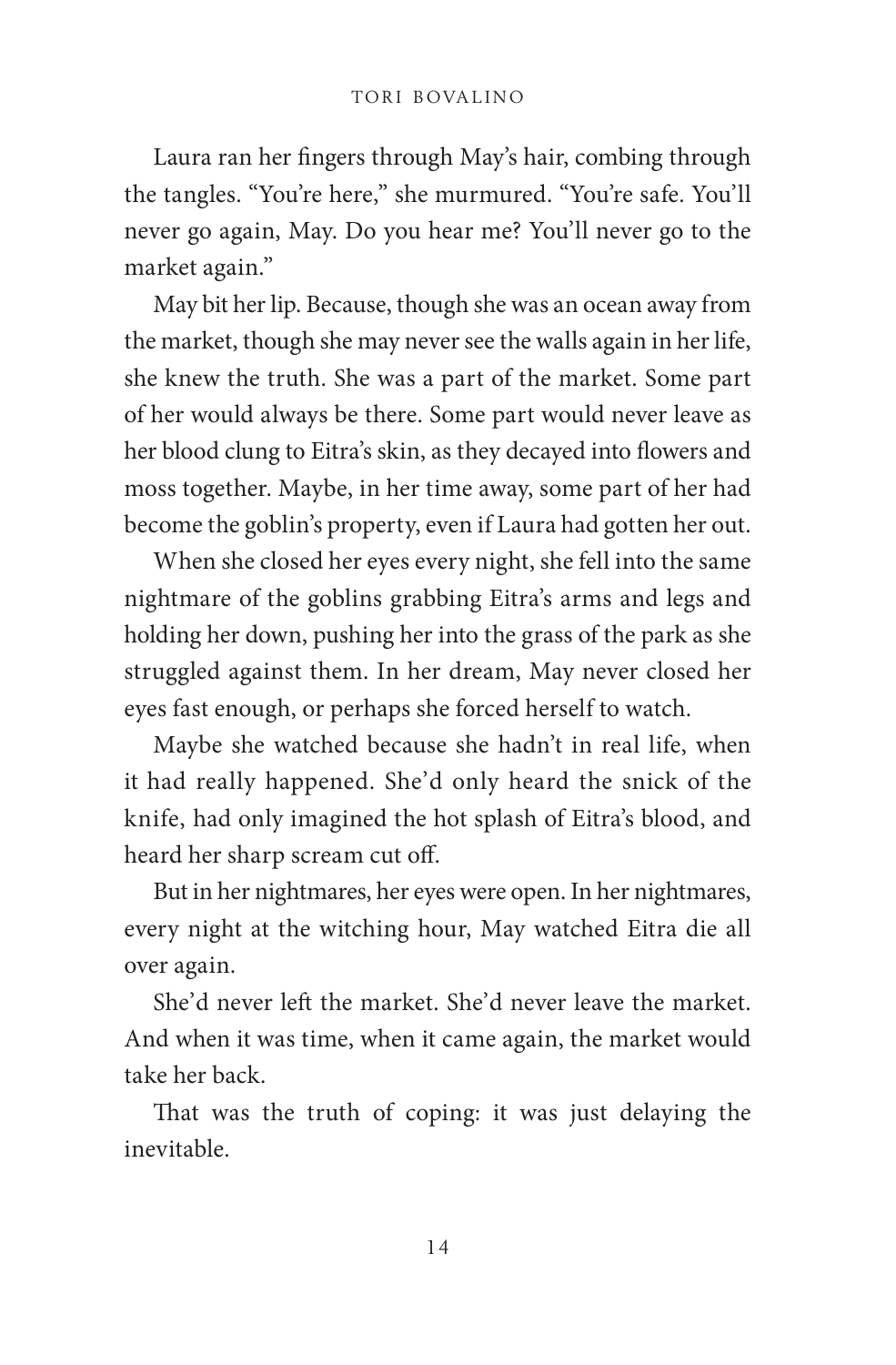#### ONE



#### *Boston, Present Day*

On the night the market came to claim what it was owed, Louisa Wickett-Stevens was three thousand miles and five time zones away, trying to figure out how she had so many mothers who didn't understand her.

She stood at the Do Not Walk sign, dead phone clutched in her hand, and waited for the Walk sign to flash. It was one of those weeks in Boston when the city felt buried under a layer of heat, when she could almost smell the harbor all the way in the middle of town. Every few seconds, she pressed the home button and glanced down at her phone, only to be reminded all over again that there was no point. She'd forgotten to bring her charger to Dad's. Usually, she'd call Neela when she was walking home alone at night. Especially a night like this, when the city felt sleepy and silent, the weight of it pressing against her ears.

Lou shifted, wishing the light would just *change* already. Dad had offered to drive her home, but if she rode with him, there would be a guaranteed talk about how her stepmom Gen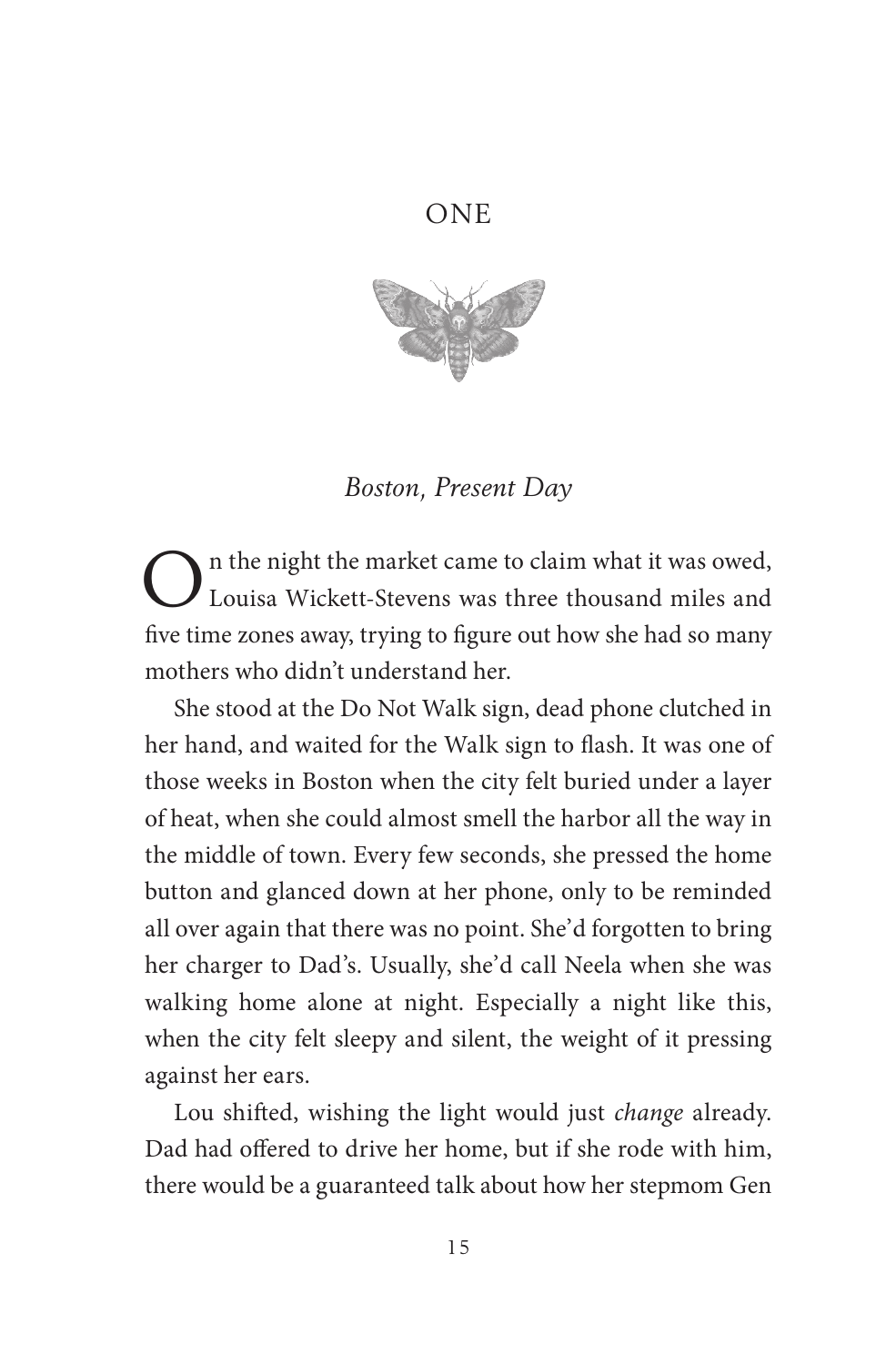was just trying to do what was *best,* trying to be closer to Lou. As if closeness was what she needed.

The walk sign flipped on, and Lou jogged across. It wasn't a far walk: a mile at best, from her dad's place in Beacon Hill to the apartment in Back Bay where she lived with her mom and aunt May, recently inherited from her grandfather. Sometimes, Lou's feet still dragged her to the bus route that would take them to their old place, and she had to consciously remind herself that their cramped apartment wasn't home anymore. That they'd relocated, shifted with all of their same problems and misshaped dilemmas into the new, bigger place.

Lou took the longer route through the Gardens. Dark was falling, and it probably wasn't the best idea, especially with her phone dead. But she wasn't ready to go home yet.

It had started that afternoon, when Lou was at the hardware store with her mom for more Command hooks and wallpaper stripper to handle the upside-down bird wallpaper in May's bathroom. She wished May was off work to go with them, because it felt less like a chore when May was around and more like an adventure. Lou went back for more painter's tape and by the time she was done, Mom had found the paint section. Before Lou could intervene, Mom was having a ghastly shade of magenta mixed.

Lou raised her eyebrows, checking the paint chip in Mom's hand. "Hot Lips. Sounds . . . inappropriate."

Mom only rolled her eyes. She finished up and paid, and she and Lou set off for the car. "It'll look nice in the lounge," Mom said in her broad Yorkshire accent. It was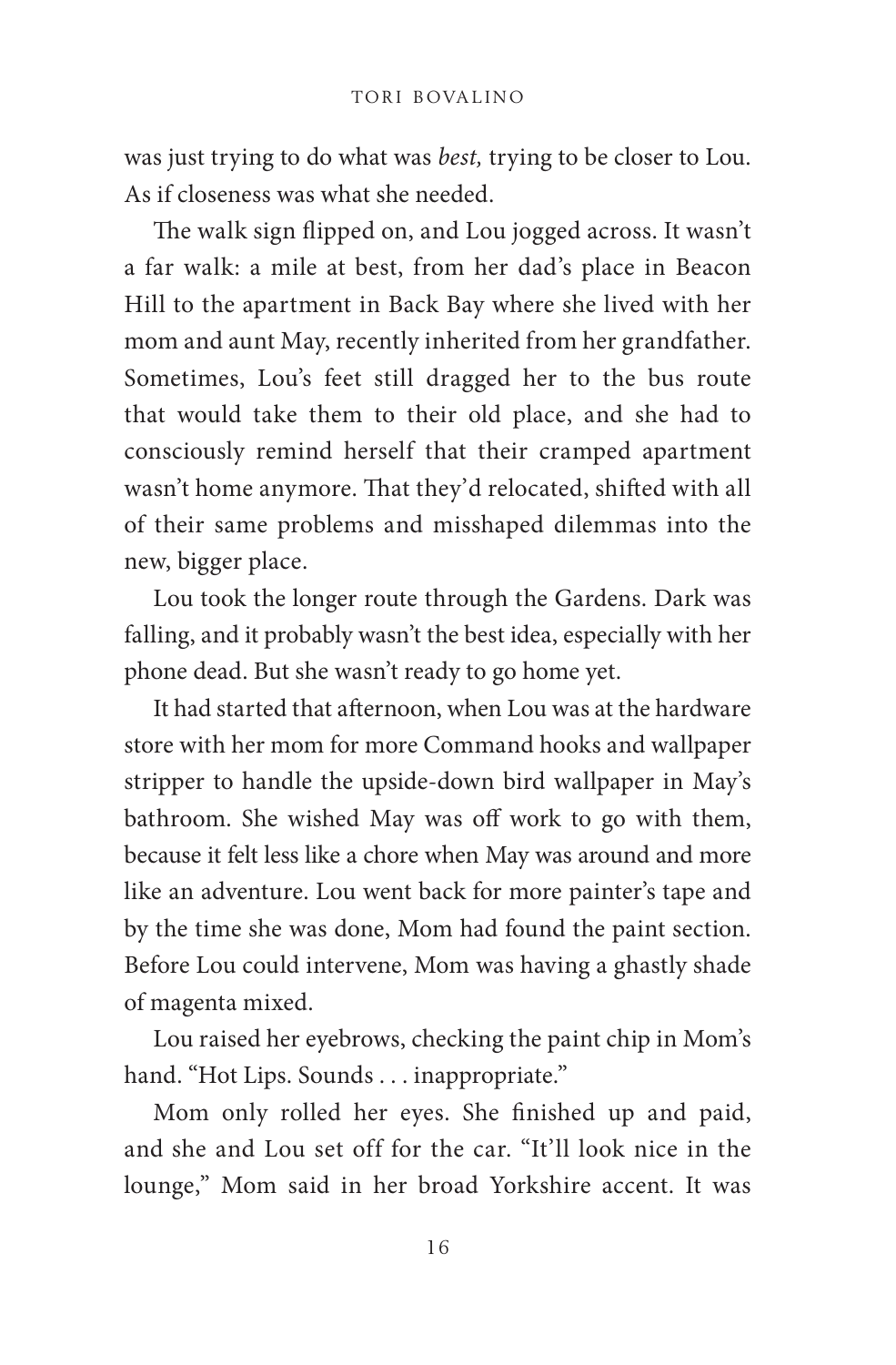always softer when they were out of the house, like she felt the need to hide some part of herself, even if she was only talking to her daughter.

"It'll look terrible," Lou responded. She was tired and sweaty and didn't want to spend any more time painting the house. May couldn't do it, claiming the fumes were bad for her pregnancy, and Mom was too busy with the unpacking and wallpaper stripping. So it had been up to Lou to paint the hall and the nursery in approved colors. If Neela had been there like she was every other summer, it would've been fun. But by herself, the whole thing was dull and annoying.

"If I spoke to my mum the way you speak to me, she would've left me for the fairies," Mom said airily.

Lou rolled her eyes. Sometimes, with the way Mom, May, and Nana Tee spoke, Lou wondered if they actually *did* believe in fairies.

She slid into the front seat, rolling down a window as soon as Mom turned the car on to get some of the hot air out. "About Nana Tee," Lou said, shooting a quick glance over at Mom. Though it wasn't a great opening, the threat of being taken away, it was better than nothing. "Neela had an idea."

Mom sighed, like she knew exactly where this was going. Neela, Mom and May's younger half sister, was just a year older than Lou. Usually, Neela came to stay with them in Boston for her six-week summer break, but not this year—she had a wedding to attend in India in August, and she was leaving for university at the end of break.

But Lou couldn't imagine a summer without Neela, her best friend.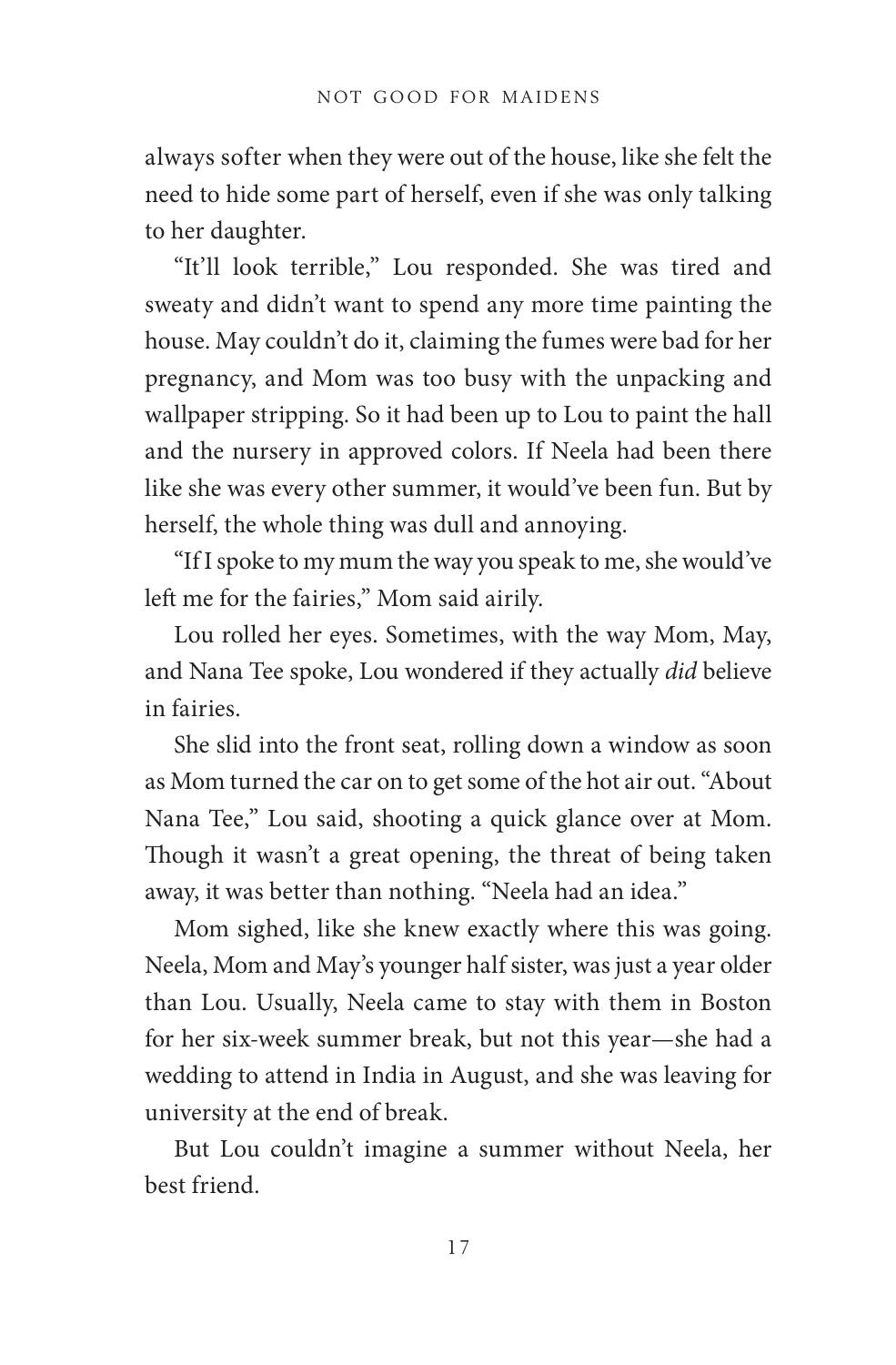"What if I go stay with them?" Lou asked, trying to keep her eyes on the road ahead. It was easier than looking at Mom, easier than seeing her quick refusal, or worse, her disappointment that Lou would even ask.

"When? Your dad has that Yosemite trip planned for August," Mom said. Lou couldn't miss the caution in her voice, like she was seeking an easy dismissal.

Lou picked at the frayed edge of her shorts. She'd rescued them from Neela two summers before, when Neela splattered paint on the front right side and was about to throw them away. Lou kept them; she thought the splattered paint and worn rips made the shorts look cool and edgy.

"Nee gets back August 10th. School doesn't start until the first week of September." Lou dug her nails into the meat of her palm. There were negotiations to be had, the same tired fight they'd struggled through Lou's entire life. "Why can't I go there?"

Mom's lips were thinned into a line, her knuckles white as she clenched the wheel. "You're with your dad then. The custody agreement includes—"

"I'm seventeen," Lou interrupted. "I get a say in where I go. And Dad won't care. Gen might, but Dad—"

"No, Louisa," Mom said. It was a sharp word, cutting through any and all arguments Lou and Neela had hashed over the night before. She felt that terrible knot in her stomach, the lump in her throat. Lou leaned her head against the window.

But she didn't want to give up, not this time. "I've never been to your hometown," Lou said, trying to keep her voice steady. "I don't know anything about where you and May are from. Don't you think that's a little weird?"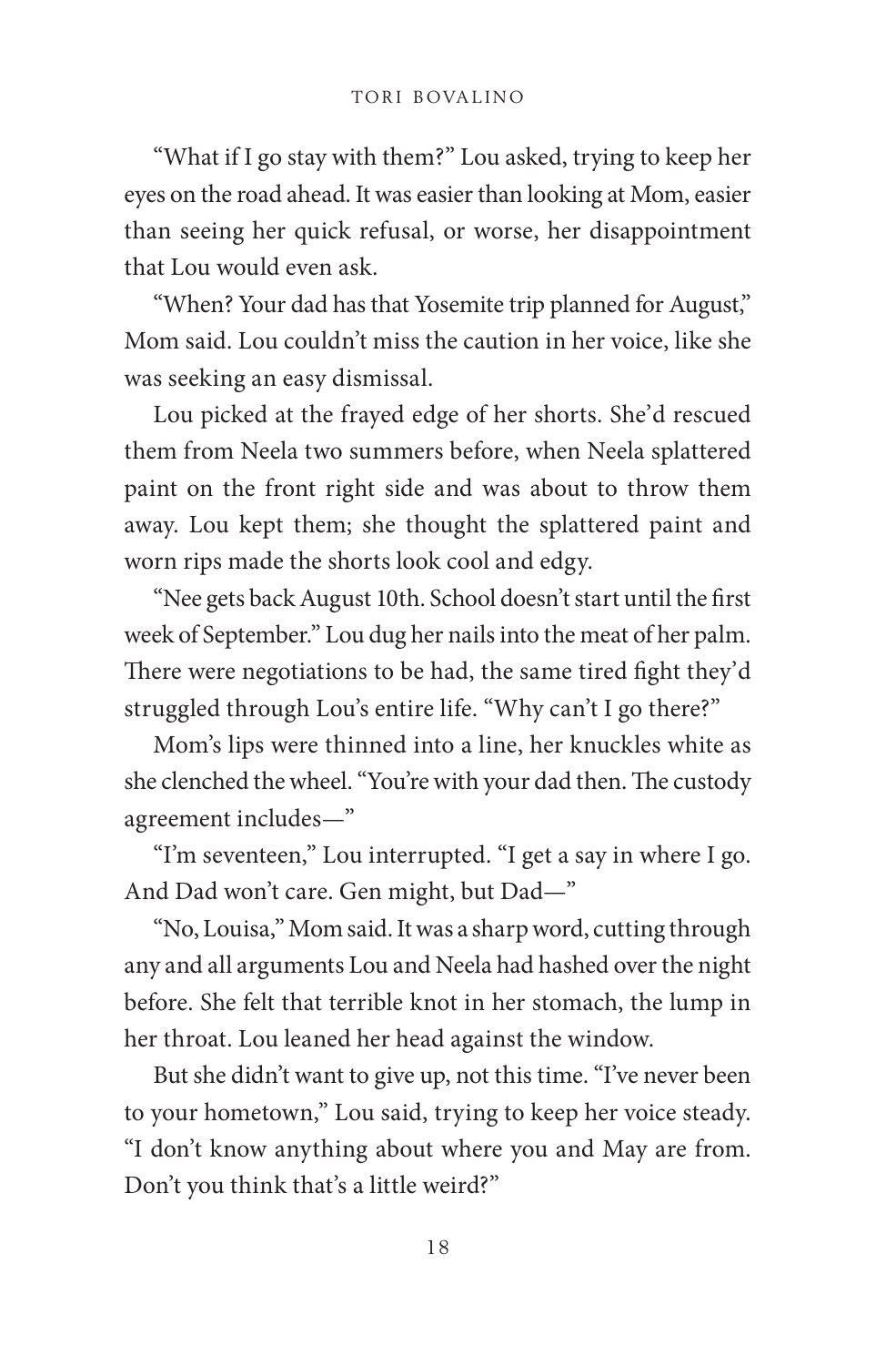Mom didn't answer. Lou couldn't tell if she was ignoring her or not.

"Neela and Nana Tee come here every single year. That's not fair to them, and it's not fair to me. And it's not fair to Neela or me that we can't see each other because of your stupid rules."

"It's a lot of money to just go—"

"It can't be about money," Lou bit out. "Not this time." Not since Grandpa Jack had died and left his hefty bank account and swanky apartment to Mom and May. Yes, they'd struggled for Lou's entire life, living in the shitty one-bedroom apartment in Revere before Grandpa Jack passed away in the spring and left them the brownstone apartment that May and Mom had grown up in and everything else he owned. But money wasn't an issue anymore.

Mom turned onto their street. As soon as they were inside, this conversation would be over. Lou couldn't let this just slip under the rug, like every previous iteration of this conversation.

"Please," she said. She hated revealing any vulnerability, showing any loneliness to Mom and May, who got along just fine with themselves. But at least they had each other to lean on. Lou didn't even have Neela, not in real life. "I just want to visit for a few weeks."

She watched as Mom looked up toward their second-floor apartment. Lou could just see the outline of a hanging pentacle in one of the windows, meant for protection of the house.

"No," Mom said. "You're too young to go by yourself. Money or not."

"You were literally just a year older than me when you came here by yourself," Lou seethed. She couldn't stop the anger that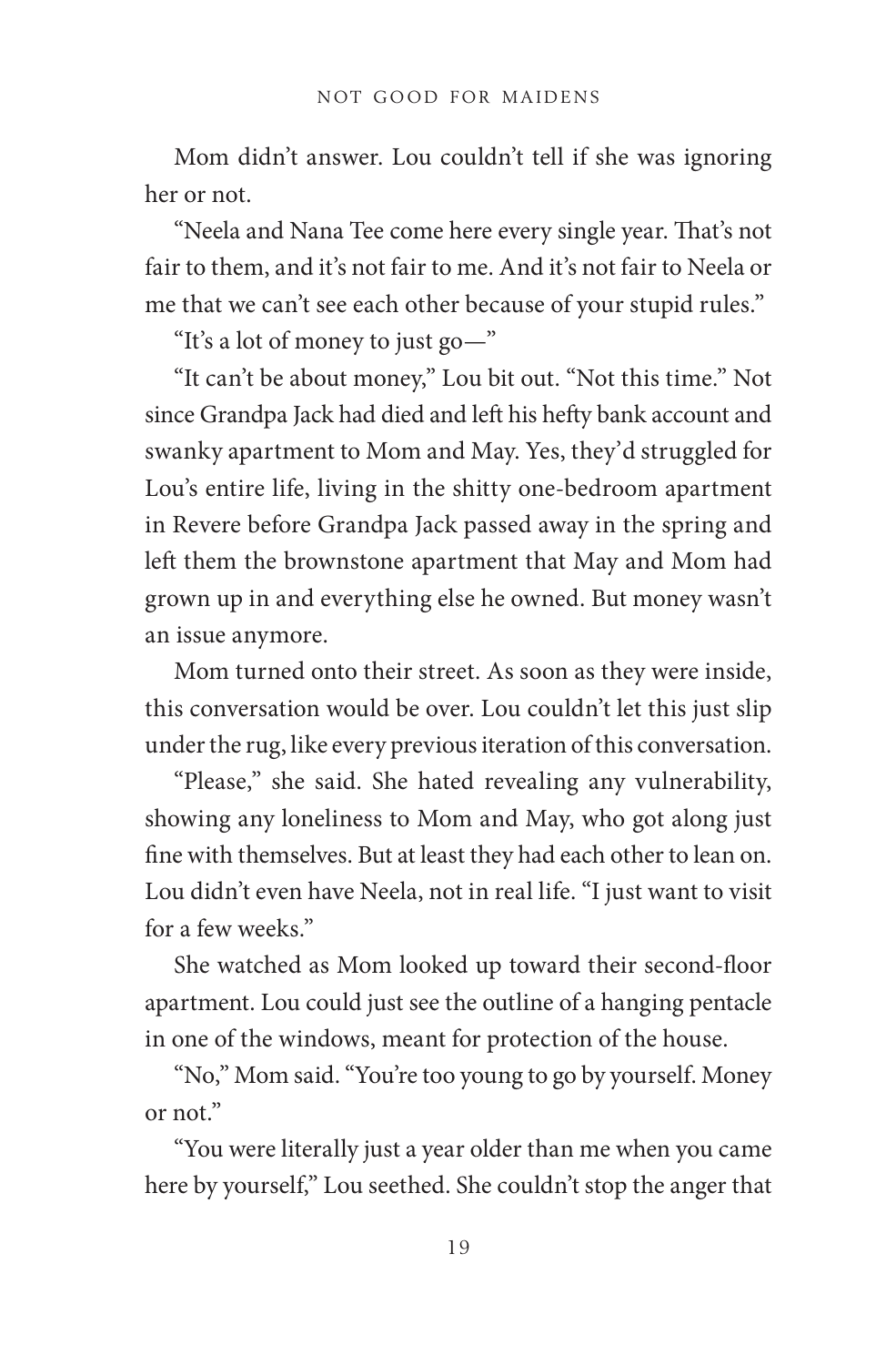flooded through her. "It's been enough time. Since whatever happened to you that you refuse to tell me about."

*Let me in,* she thought. *Let me see who you were, why you chose this, why you left.*

Mom's eyes cut over to her, hard and emotionless. "I wasn't alone. I came here with May to live with Dad. And look how that turned out."

The jab smarted, even though she knew her mother didn't mean it. When Mom and May moved to Boston as teenagers, the first thing Mom did was get pregnant.

Mom closed her eyes and pressed a hand to her forehead. The hairs along her neck had escaped from the bun on top of her head and stood out in frizzy curls. Sometimes, it felt like Mom's dark wavy hair was the only thing Lou had inherited from her. Like they were strangers, unrelated and unknowable, besides that dark hair.

"I'm sorry," she said. "I don't want you to go alone, not without May or me." Her accent was thicker, just like it always was when she spoke of home.

It was finished and done. Mom would not let her go to England to see Neela and there was no debate there.

Or so Lou thought as she angrily texted Neela from her room. But then Nee said, *Would your dad let you?*

So off Lou went to dinner at Dad's, where she was supposedly always welcome, even though she wasn't a permanent fixture there like her stepbrother, Peter. Except that plan wasn't great either, because Gen threw a whole fit about Lou even *considering* skipping the family vacation, and Dad had only shrugged and said, "Tough luck, Lulu. We can all go next year."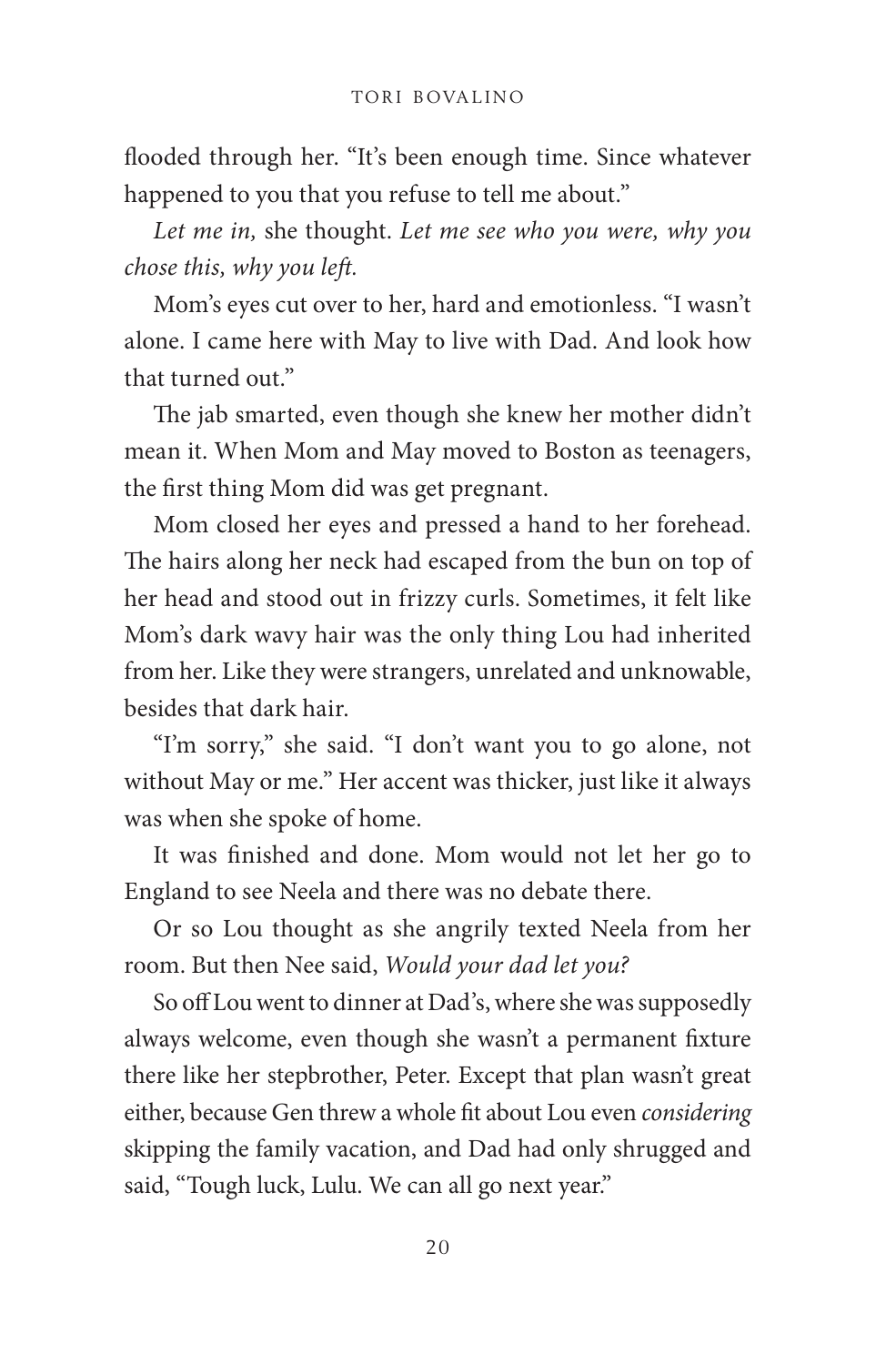But next year didn't matter. It didn't even matter that Lou had dual citizenship if her parents didn't give her permission to go. And worst of all, Lou's phone died before she could even call Neela to come up with a new plan.

Now, alone in the dark, Lou let the full force of her misery settle into her bones. She'd never been good at friends. She didn't know what parts to show, what parts to keep. Maybe she'd gotten that from Mom, who held everything so close to her chest that Lou wasn't sure anyone knew her, other than May.

She pushed her hands into her pockets and left the Gardens, turning onto Comm Ave. This, at least, was well lit. There was nothing to worry about, not a soul to bother her. Sometimes, it felt like there wasn't another soul in the world.

The faster she got home, the faster she could call Neela. It was past midnight in York, but Neela was out with her friends. She'd be up.

Lou glanced up at the window as she approached their brownstone. Golden light filtered through the upstairs window. Mom was still up, or May had gotten home early. Lou chewed on her lip. She just had to get to her room, and she wouldn't have to talk to them.

She jogged up the stairs to the second floor and unlocked the door, excuses already prepared on her lips. But when she went in, the living room was empty.

Mom had pushed all the furniture to the center of the room and laid drop cloths. A ladder stood against one wall, and there was a pan with the offending magenta and an abandoned paintbrush left in it.

Lou paused, listening. The place was old. If Mom was here,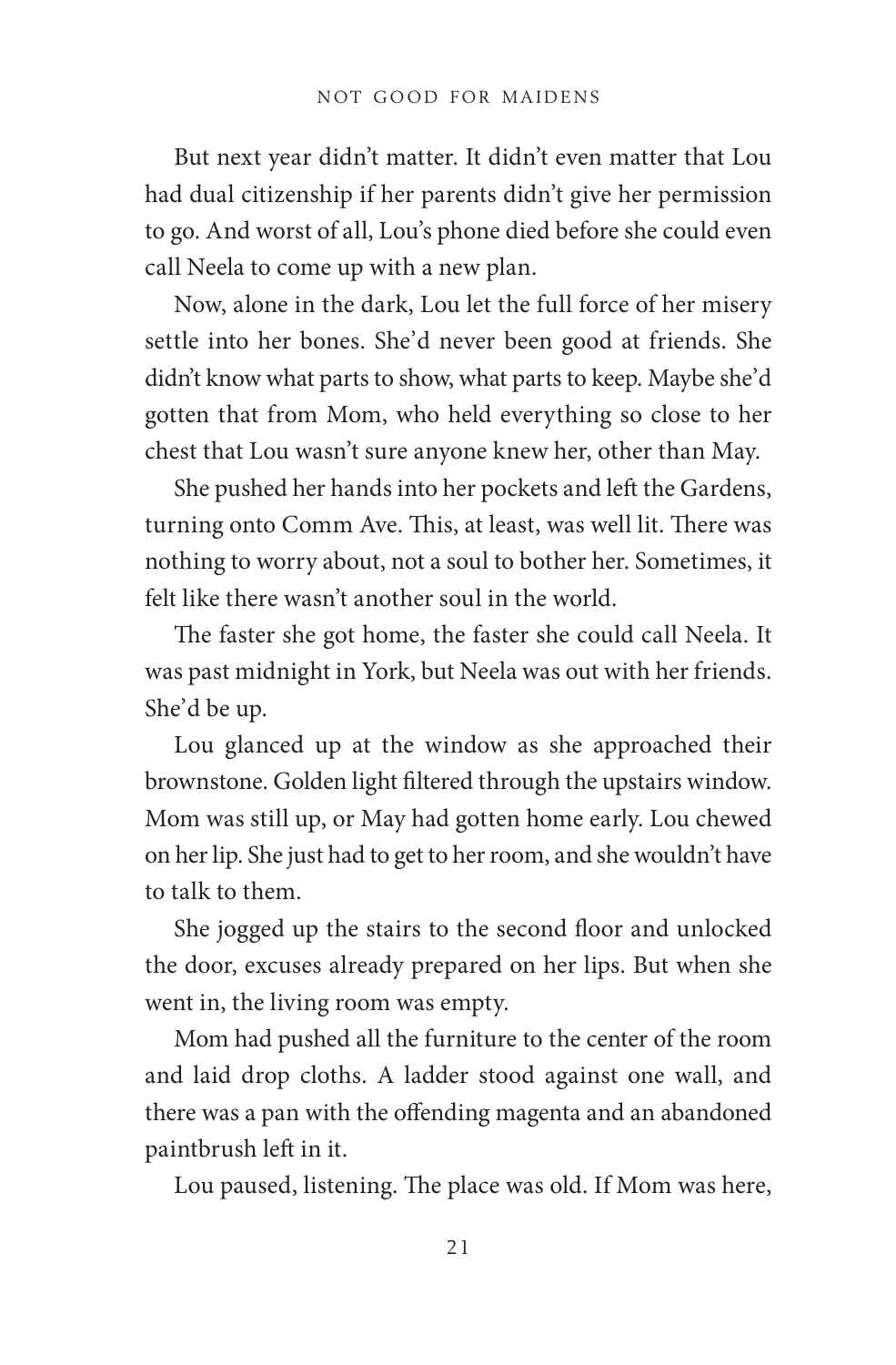she'd be able to hear the creaking. If May was back, then at least Lou could complain to her. Though May was like another mother to Lou, she also filled the role of fun aunt. She knew May would understand the injustice of it all.

Nothing.

The place smelled of burnt herbs. Mom must've cleansed the house while Lou was out. A few drips of paint marred the drop cloth. In the shadows of the ladder, they looked like spilled blood.

Lou tried her best to shrug off her sense of unease and shut herself in her room. It used to be May's, back when May was younger, and there was still plenty of her crap left here from nearly two decades ago for Lou to sort through and throw away before she finished unpacking.

First things first, she plugged in her phone. While she waited for it to come to life, Lou went to her windowsill and brushed away the salt—it was another of her mom's superstitions, meant to ward the house or something like that. Lou didn't keep track of all the weird stuff Mom and May believed it. Mom must've gone on a full spree earlier after cleansing. The salt looked new, and there was a new iron pentacle hanging over Lou's window.

She changed into soft shorts and a Boston University T-shirt before settling onto the windowsill. The air conditioning was flighty and old, so Lou preferred to sit here with her window open to cool down. She pulled her phone to her as it flashed, coming back to life.

It immediately started vibrating. Lou wasn't surprised to see the flurry of drunk messages coming in from Neela: three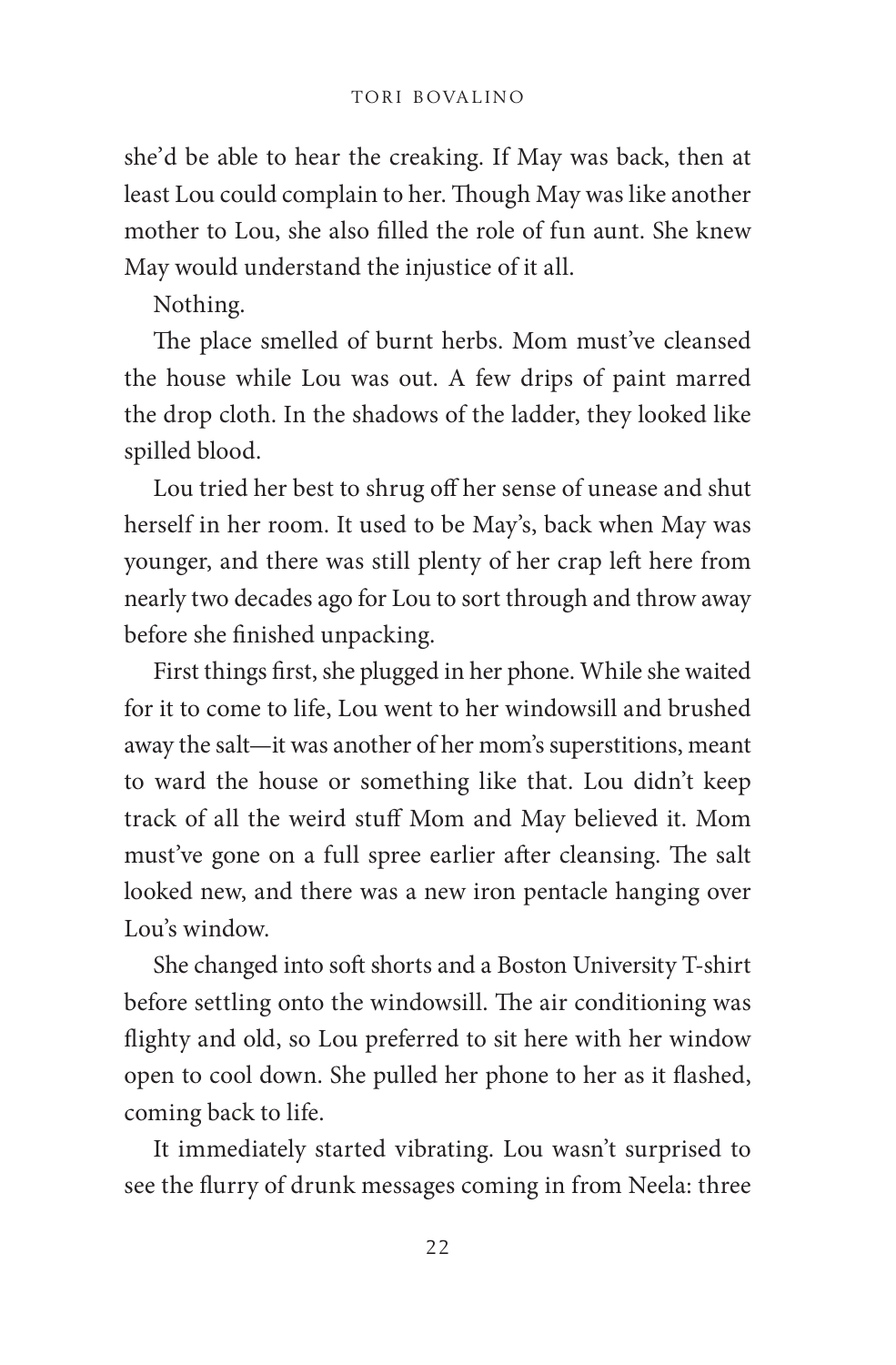about someone spilling a beer on her shirt, one about a pretty girl in a bathroom. Nothing to say she'd made it home.

A few messages from Mom, too, and one from May. But Lou didn't bother to read them.

There were two voicemails, both from Neela. They talked every day on the phone or video chat, but it wasn't a big deal if one of them left a voicemail or WhatsApp voice memo. It was much easier than sending a million texts back and forth.

Lou pressed play on the first message.

"Oh my god—fuck. *Fuck.* Lou. Lou I need you to pick up, I need you to—" Neela's voice faded for a second and Lou heard something odd in the background, like screams mixed with muffled sobbing. Something scraped along a stone floor. Neela's voice came back, closer, like she was holding a hand over her mouth and the speaker.

"I need you. Help me. You have to get—" Neela cut off again. Something smashed, like breaking glass, and the line went dead.

Lou stared at the wall, uncomprehending. She listened to the message again, her fear deepening. What had Neela gotten herself into? And how was Lou supposed to help, all the way from *Boston*?

But there was another message. Her mouth tasted bitter, bile creeping up from her stomach. She didn't want to listen. She needed to call Mom or May or Nana Tee, someone who understood what was happening. Someone who could really help Neela with whatever had happened.

She pressed play on the second message.

Gaspy, breathless sobbing crackled through her speakers. "Please," Neela begged Lou or someone else, someone on the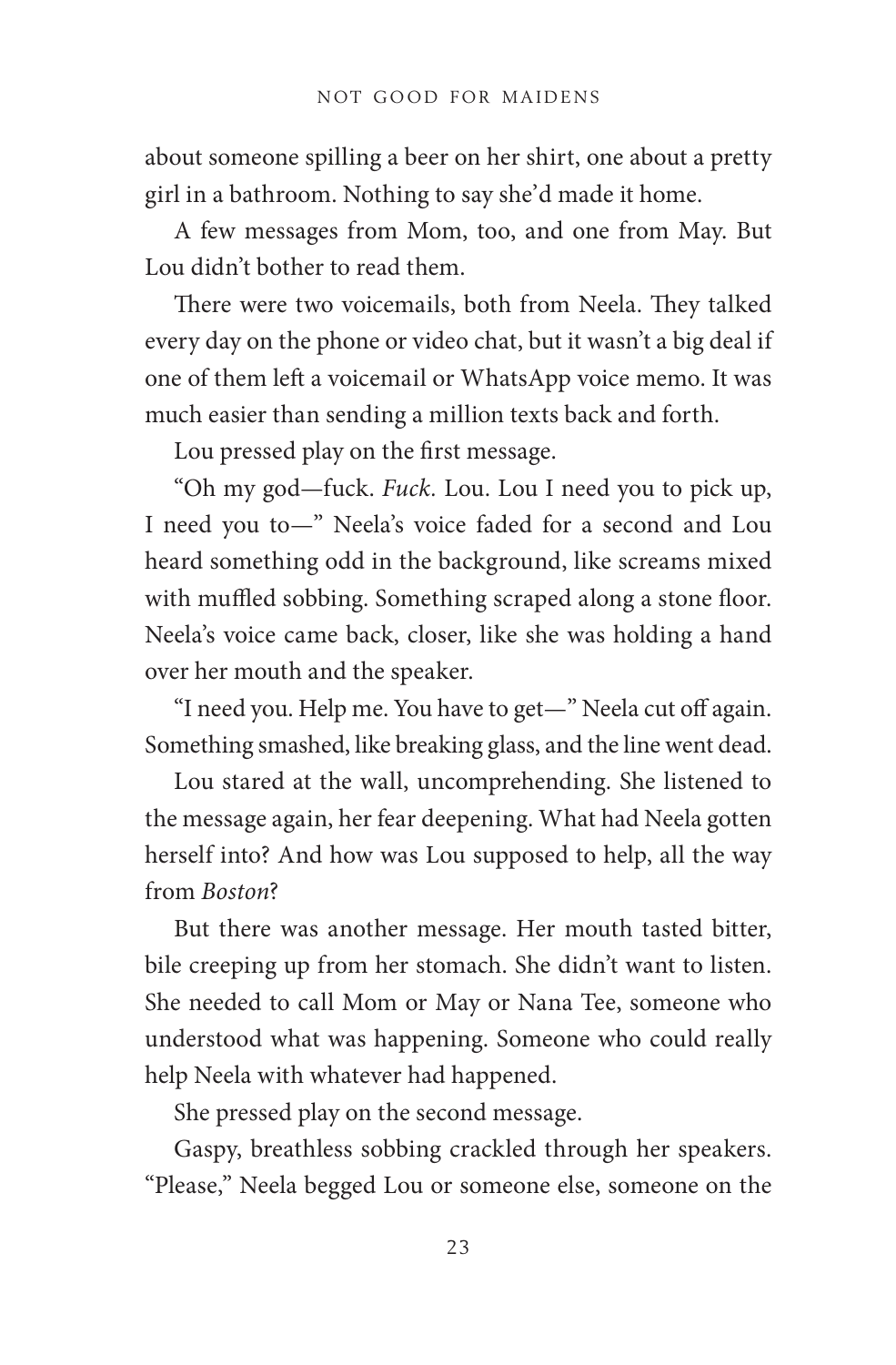other side of the phone. "I didn't mean to. You have to get me *out*."

Someone shouted in the background. There was a dull roar, and above it all, a cackling sound.

"I'm out of time," Neela said, her voice more forlorn than Lou had ever heard it. Lou's palms were slick with sweat. "I'm at the market, Lou. When they ask you where to find me, I'm—"

Something clattered. The phone, maybe? In the distance, Lou heard someone screaming. Her heart plummeted.

*Neela.*

The line was silent for a second, as if all the sound in the room had been sucked out. And then, just as Lou was about to start the message over again, a very different voice took over.

*"Are you coming to Scarborough Fair?"* the voice whispersung in a rusty alto. A chill ran down Lou's spine. Then, lower, almost inaudible, "We're waiting for you, Louisa Wickett."

The phone fell from Lou's hand. It had to be a prank, she thought, scrambling for her phone. She needed to know it was a prank.

Lou called Neela.

The phone rang and rang and rang and rang. No answer. Neela didn't pick up.

*Don't panic,* she thought. It had to be an ill-considered, drunk prank. It *had* to be.

But Neela sounded so awful. So scared. Lou dialed her number again, listening as it rang and rang and no one answered, no one came.

She sent a quick text before trying to call again: *What happened? Are you okay?*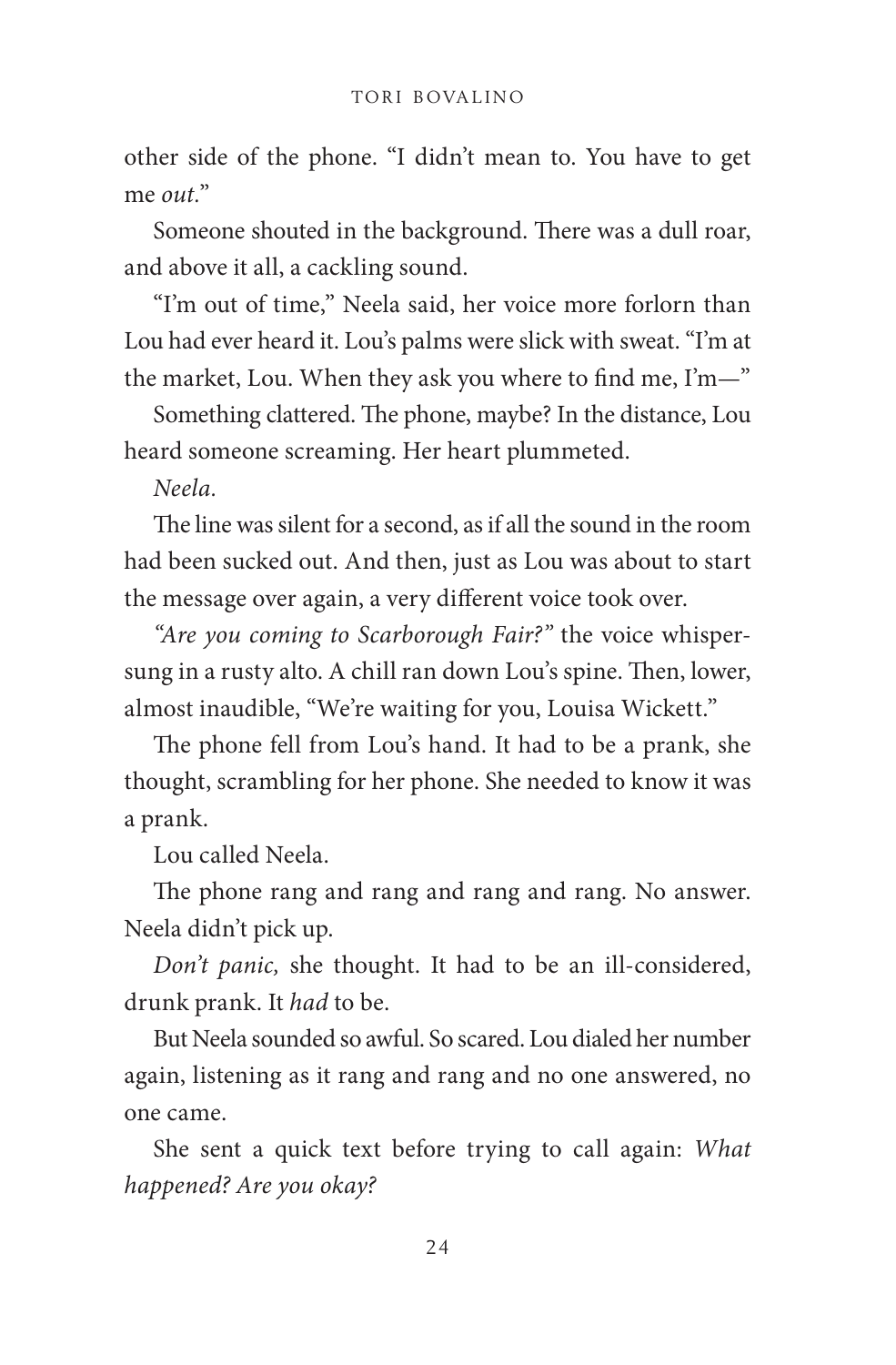Somewhere else in the apartment, the door opened. There was a clatter of keys hitting the table, the rushed babble of two nearly identical voices arguing.

"You literally *can't,*" one of them said.

"Ten years was up years ago. I'm not asking for your help . . ."

Once, Neela had complained that people calling the house could never tell her and her mother apart. Lou had never had that problem, and the mismatch of accents sometimes left an aching hole in her chest. Lou did not look like Mom and May, did not sound like them, did not have their easy relationship. How, then, could she belong to them?

If there was trouble, Mom or May would know. Lou launched off the windowsill, through her bedroom door and down the hall. Both fell silent when Lou slid into the room on her socks. May looked exhausted, as always, in her flower-patterned scrubs. She had one hand on her belly and the other pressed to her back. Mom, on the other hand, was tightly wound and closed off, with her arms crossed over her chest and a muscle in her jaw ticking.

"Have you spoken to Nana or Neela?" Lou said, the words coming out in a rush.

The silence stretched too long, long enough to realize that there were black streaks of mascara under May's eyes. She'd been crying.

Lou's heart thumped harder, a dark stone of fear rippling in her stomach.

"Is everything okay?" But even as she asked, she knew. It wasn't, it wasn't, it wasn't.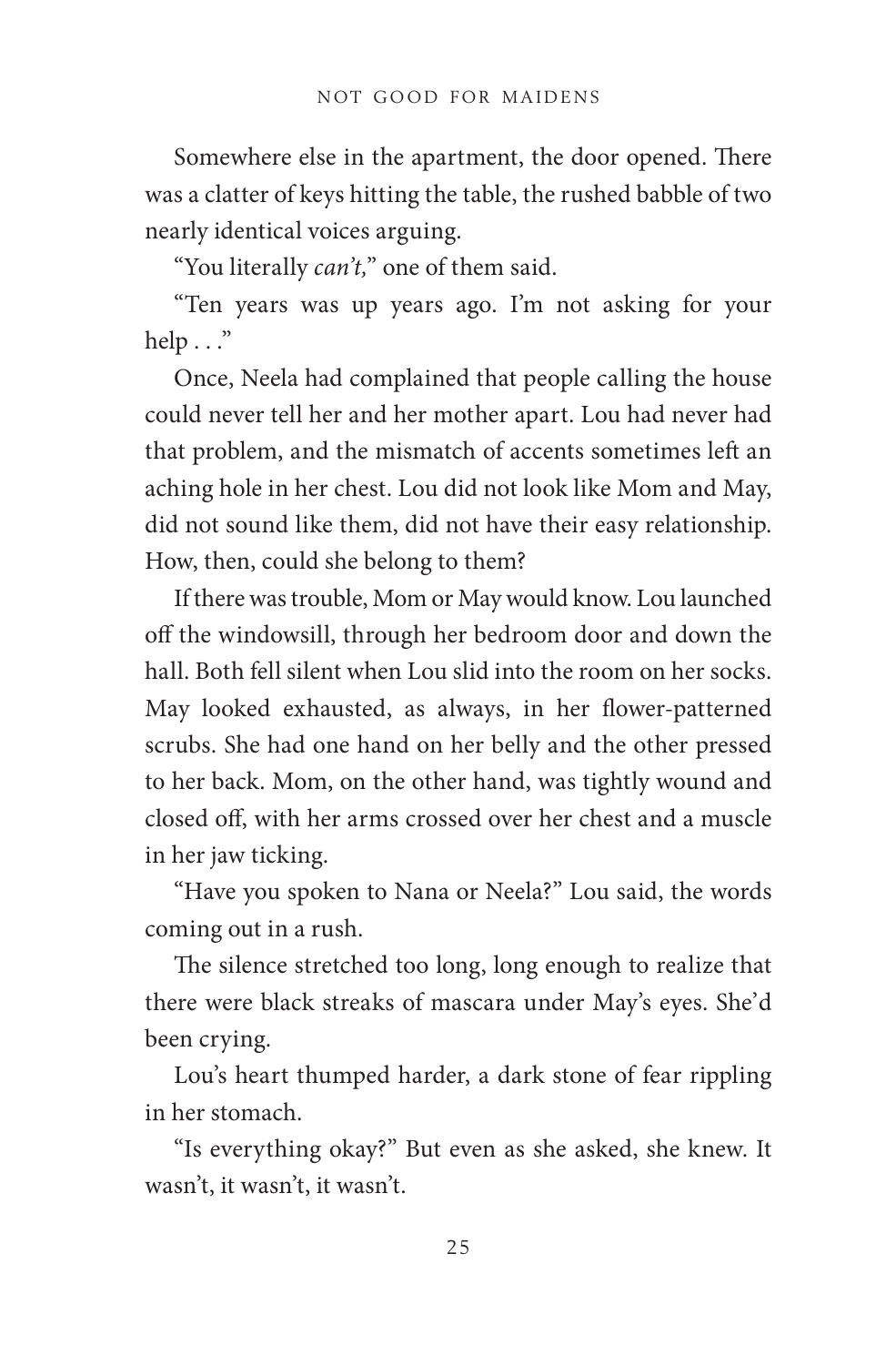*I'm at the market, Lou,* Neela had said, her voice trembling with fear. But what did that even *mean*?

May's lip trembled. She pressed her hands to her face, a move both she and Mom did when they were stressed. "You decide," May said, probably to Mom, but Lou couldn't be sure. She wiped her nose on her arm.

"Of course I'll decide," Mom said quietly. "I'm her mother."

They shared another significant look, one that Lou couldn't even begin to interpret. Finally, Mom sighed. When she turned to face Lou, she looked infinitely more exhausted. "Something happened to Neela."

Lou felt like she'd been removed from her body, like she was watching the scene play out from above. She could hear her heartbeat. She could see the blank look on her own face. But none of it mattered, none of it was real.

*I need you. Help me.*

No. She couldn't get carried away. Everything was going to be fine. Of course Neela was okay. Of course she was fine. Lou could not exist in a reality where anything else was true.

Mom shook her head. "She's been . . . taken."

Something about the phrasing made Lou's stomach drop. She looked again between her mother and May, both grave and hopeless. "Taken? How? By . . . a gang? Sex trafficking? Like, that Liam Neeson movie?" Her mind spun in circles, grappling for purchase, for anything. Behind her mother, the magenta wall looked even more offensive after dark.

"Louisa—" May started, but Mom shot her a look that cut her off. May bit her lip, looking down at the floor. Her shoulders were full of tension. The way they stood reminded Lou of a picture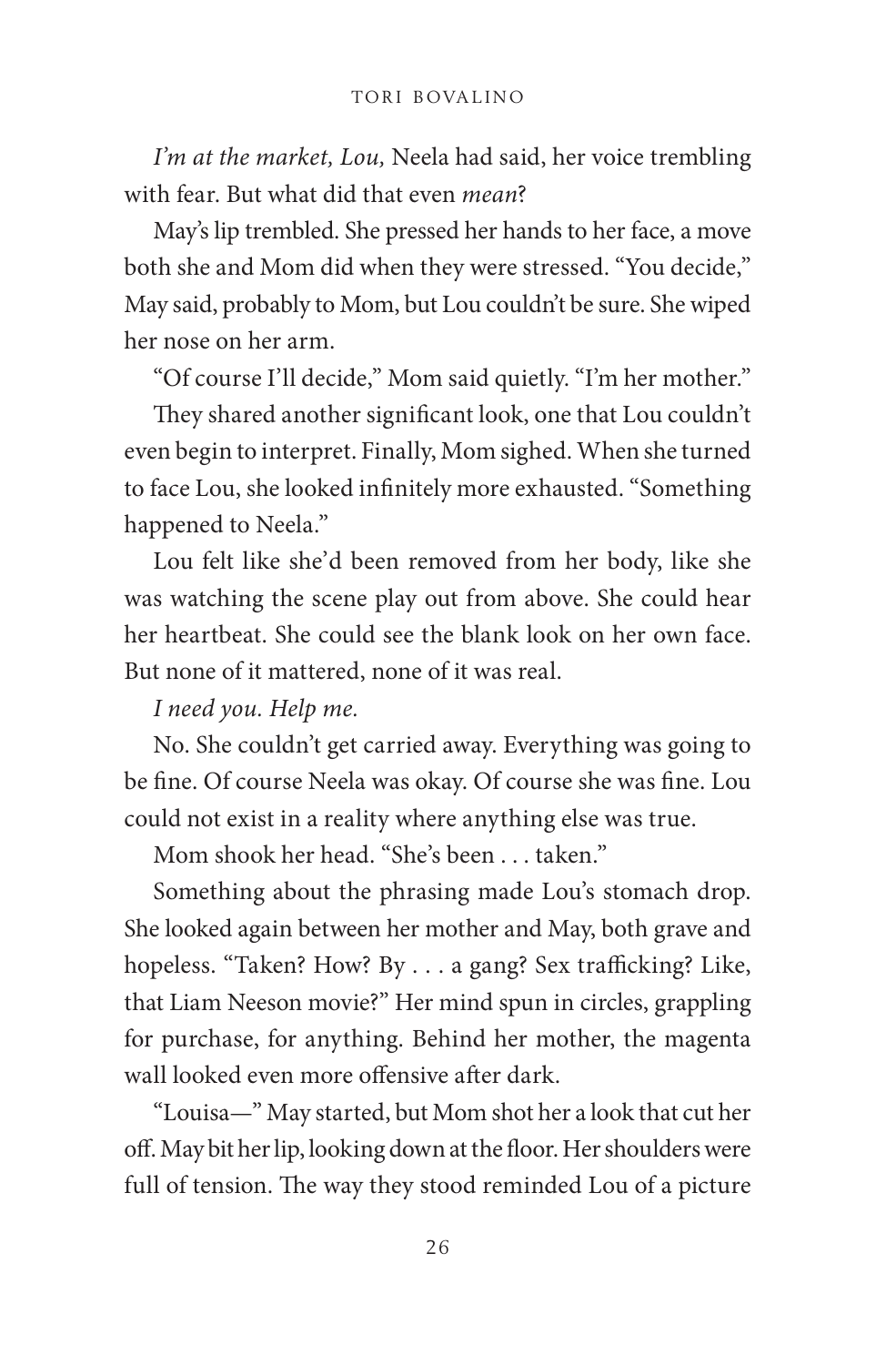of the two of them, right after they moved to Massachusetts to live with Grandpa Jack. In it, both sisters had looked drawn and pale, and May especially looked haunted. She'd had a hard time aligning her happy, joyful aunt to that image, but now—now, she saw it.

"Taken by what?" Lou asked, dreading the answer.

"Taken by—"

"May." Mom cut her off harshly, turning May's name into a ragged, wretched thing. Mom shifted her attention to Lou. "I'm going to handle it. You'll go stay with your father for a few weeks."

There was that spinning sensation again. "You're . . . Where are you going? To handle it?"

"York," Mom said, biting off the hard syllable.

Lou stared at her, waiting for an explanation, waiting for the words to make sense. Neela was gone—gone where, she did not know, but gone somewhere—and Mom was leaving. Mom was leaving her here, and she wasn't even leaving her with May.

"But Mom—"

It was too late. Mom was already gone into the kitchen where Lou could hear her talking to Dad on the phone. Lou stared at May as if the answers would come from her, but May just shook her head.

"Neela called me," Lou said desperately to May. "She told me she needed my help."

May's face was carefully blank. "Laura will fix it," May said, darting a doubtful glance at Mom's back. "She'll fix it."

But that wasn't an answer; not even close. "What happened to Neela?" Lou pleaded.